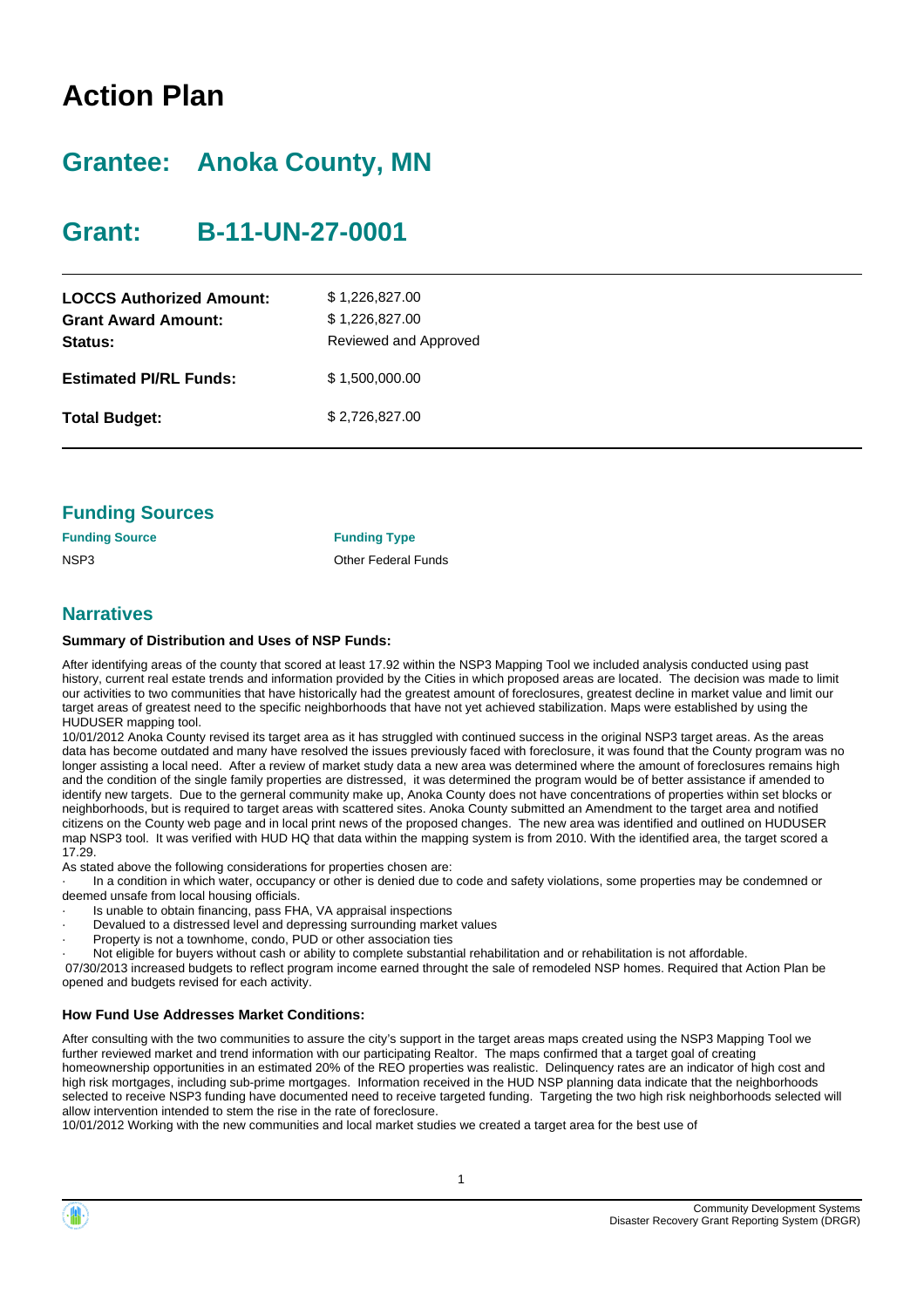funds. After a review of the HUDUSER tool information it suggested a total number of properties to be addressed at 58 or 20%. As this information is from 2010 we are uncertain of the current 20% ratio and will use this as a base for the area. Due to the boundaries of the defined area it includes both all single family homes including townhomes and PUD/Condo units. It is the policy of Anoka County not to use NSP funds in properties that hold a pre existing declaration or covenant such as that of those types of single family units holding associations. This will reduce the actual number of properties available to our program to be addressed for impact. Additionally Anoka County does not address properties that are in a condition in which the market would support a buyer receiving financing. Properties in which the County will acquire and rehabilitate are in a condtion in which there are structural, health or safety issues such as foundation breaks, mold, asbestos or other hazardous issues. All properties must be in a conditon in which the lack of care and dangerous conditions. Anoka County will also work to address eligible single family properties in collaboration with local non profits, affordable housing foundations, and local cities as they are also working to redevelop and address blighted situations due to the affects of foreclosures and vacanties. With the leveraging partnerships and turnover of program income from both NSP1 and NSP3. NSP1 has already worked within the target area boundaries with sucessful properties and will further this impact with the use of NSP3 funds.

The original NSP3 target areas are areas that overlapped our NSP1 grant and were targeted from the beginning of the overall NSP program. Both the NSP1 and ongoing economony have furthered the stabiliation in these areas it is no longer an area in need of assistance from the NSP3 grant. The NSP1 funds are still available for that area if a property was to be identified. There will not be an impact on the original NSP3 target areas if the county no longer administers the program in the area because the market and economy has impacted the areas positively no longer making it possible for NSP3 to have an impact.

The newly idenfied target areas were reviewed with our real estate professional and discussions with the local municipalities and it was found that they are older neighborhoods struggling with vacant homes due to foreclosures. Our realestate professional is able to full data from this area and review the properties that are availale and the lenght of time they are vacant. Additionally with property record information we are able to review the date of the sale and determine through the legal process when and how properties were affected.

#### **Ensuring Continued Affordability:**

Anoka County will ensure continued affordability through the use of an enforcement document filed against each piece of real property. HOME guidelines will be considered the standard for assuring long term affordability. Anoka County will place a Declaration of Covenants upon each property for a term of 20 years. If a buyer obtains assistance with the closing costs of an NSP3 property purchase Anoka County will secure the assistance with a five year Purchase Money Mortgage and Promissory Note which will hold a deferred status with zero interest. After a term of five years, and within the sixth year the Mortgage will be forgiven as long as the buyer has not moved from the home. If a buyer is to sell, refinance or no longer occupy the residence as the principal property the Mortgage will be called due in full. Updated to include closing cost assistance terms 10/01/2012

#### **Definition of Blighted Structure:**

As defined in the approved Anoka County Action plan: a "blighted" structure will be defined as a structure which, by reason of dilapidation, obsolescence, overcrowding, faulty arrangement or design, lack of ventilation, light and sanitary facilities, excessive land coverage, deleterious land use, or any combination of these or other factors, is detrimental to the safety, health, moral or welfare of the community. There is no state or local law that defines "blighted structure". Anoka County has worked with other counties, cities and Minnesota Housing to establish a definition to be used in the NSP action plan to define blight. Cities use a definition most commonly used for Tax Increment Financing, but can also have a separate local definition for codes and ordinances. This definition was used to meet a high housing quality standard, require that all codes and ordnances are met and to meet what other counties and Minnesota Housing have determined to be a complete definition.

No change as of 10/01/2012

#### **Definition of Affordable Rents:**

The 2010-2014 Anoka County Consolidated Plan defines "affordable rents" as those at or below the applicable Fair Market Rent (FMR) for the Minneapolis/St.Paul Metropolitan Area as defined by HUD. This definition of affordable rents will also be used for any Anoka County NSPassisted rental units. No change as of 10/01/2012

### **Housing Rehabilitation/New Construction Standards:**

NSP-assisted housing units will be rehabilitated in accordance with IBC Building Codes, State of Minnesota Electrical, and Plumbing Codes and local City codes and ordances as required based on the City planning and buidling requirements. All properties will receive an energy audit to show the HERS index and the Energy audit will be used to outline necessary energy saving within the construction scope. Anoka County will also test all applicable properties for lead and review existing products wihtin the homes for risks of mercury, mold and asbestos and/or other issues causing an unhealthy structure. Energy standards and Green prodcuts will be reviewed in each property as to not cause unncessary expenses due to the unblance of the envelope, cost of the product verses its purpose and reasonable change in overall project costs.

Updated to further define standards 10/01/2012

#### **Vicinity Hiring:**

Anoka County will use local publications and resources to attract interest from vicinity contractors. Through the procurement process we will provide preference to Vicinity Contractors and review each for Section 3, Women and Minority contractors. In all homes applicable the use of MDH lead supervisors will be a requirement in the procurement process to ensure lead safe construction.

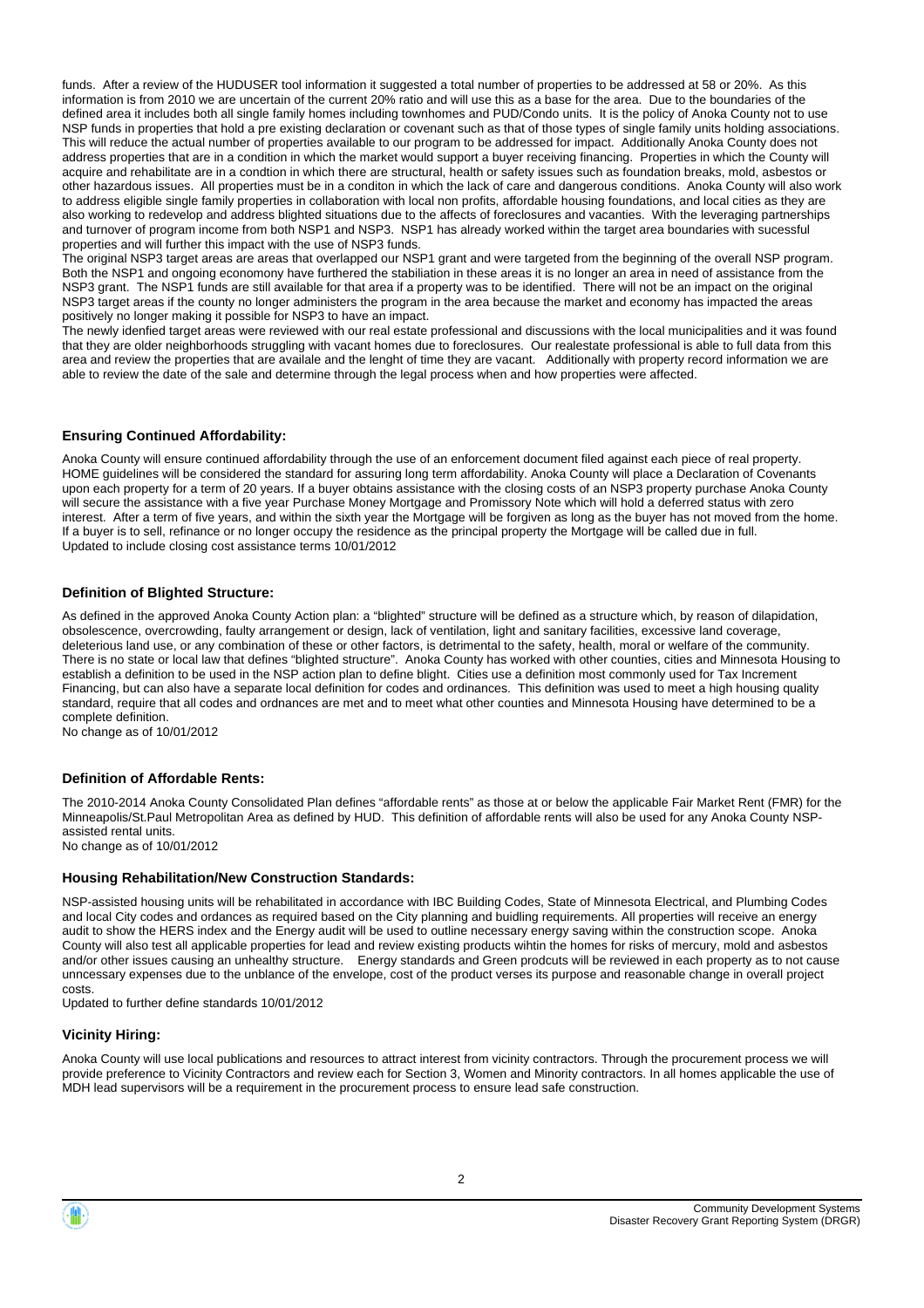#### **Grantee Contact Information:**

Kate Thusntrom, Community Development Manager Anoka County, Community Development Department 2100 Third Avenue, Suite 700, Anoka MN 55303

# **Project Summary**

| Project # | <b>Project Title</b>      | <b>Grantee Activity #</b>     | <b>Activity Title</b>           |
|-----------|---------------------------|-------------------------------|---------------------------------|
|           | NSP3 Admin                | Admin                         | NSP Program Administration      |
| 2         | Ac/Rehab 25% LLI          | LMI 25%                       | Acquisition/Rehab 25% Set Aside |
|           | Ac/Rehab 120% LMMI        | LMMI 120%                     | Acqusition/Rehab LMMI           |
| 9999      | <b>Restricted Balance</b> | No activities in this project |                                 |

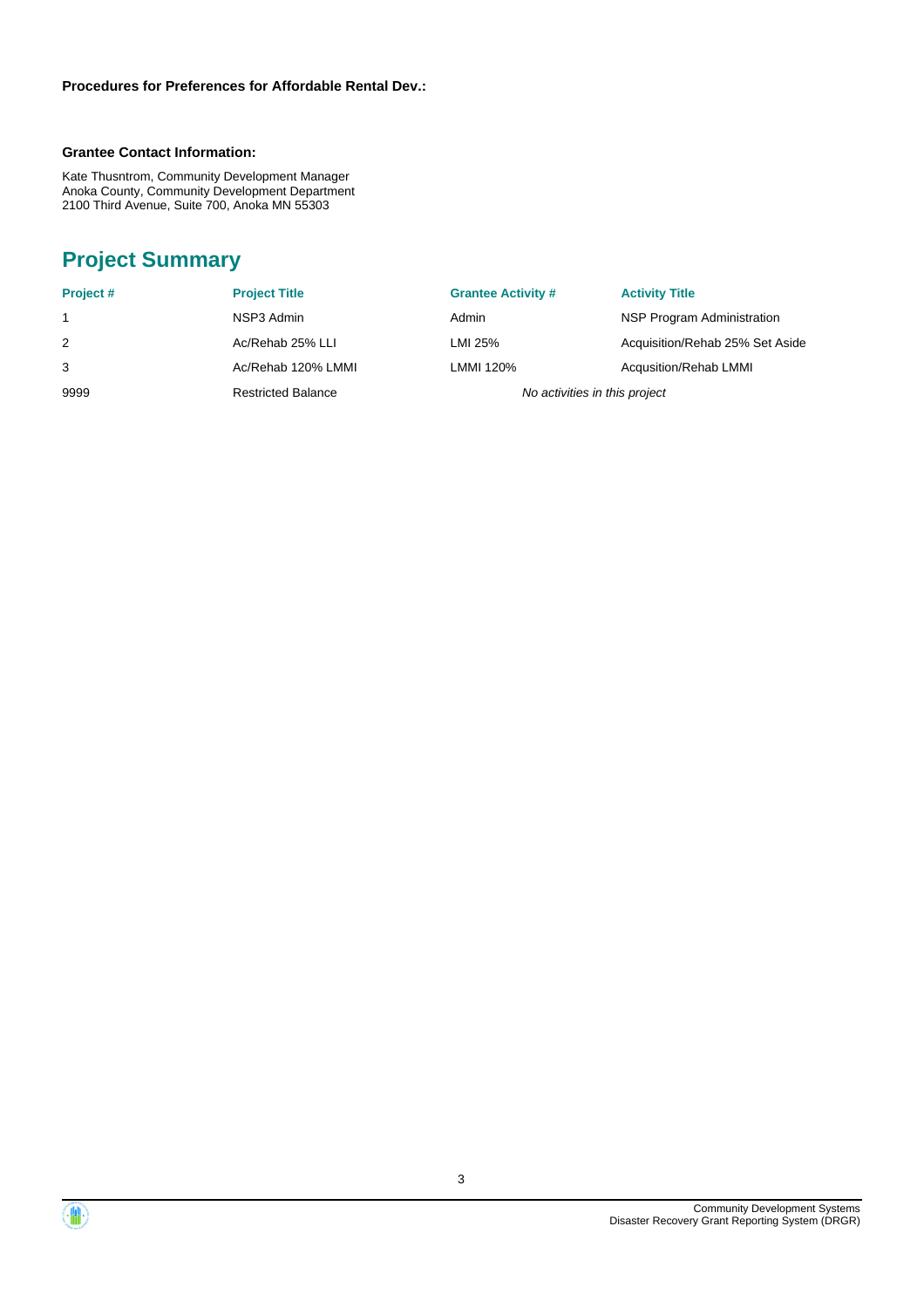# **Activities**

## **Project # / Title: 1 / NSP3 Admin**

| <b>Grantee Activity Number:</b><br><b>Activity Title:</b>                                                                                                                                                                                 | <b>Admin</b><br><b>NSP Program Administration</b> |                                                                                                                                                                                                       |                                              |
|-------------------------------------------------------------------------------------------------------------------------------------------------------------------------------------------------------------------------------------------|---------------------------------------------------|-------------------------------------------------------------------------------------------------------------------------------------------------------------------------------------------------------|----------------------------------------------|
| <b>Activitiy Type:</b><br>Administration<br><b>Project Number:</b><br>$\mathbf{1}$<br><b>Projected Start Date:</b><br>03/01/2011<br><b>Project Draw Block by HUD:</b><br>Not Blocked<br><b>Activity Draw Block by HUD:</b><br>Not Blocked |                                                   | <b>Activity Status:</b><br>Under Way<br><b>Project Title:</b><br>NSP3 Admin<br><b>Projected End Date:</b><br>03/01/2015<br>Project Draw Block Date by HUD:<br><b>Activity Draw Block Date by HUD:</b> |                                              |
| <b>Block Drawdown By Grantee:</b><br>Not Blocked<br><b>National Objective:</b><br>Not Applicable - (for Planning/Administration or Unprogrammed<br>Funds only)                                                                            |                                                   | <b>Total Budget:</b><br><b>Other Funds</b><br><b>Total Funds</b>                                                                                                                                      | \$122,682.00<br>\$122,682.00<br>\$245,364.00 |
| <b>Environmental Assessment:</b><br><b>EXEMPT</b><br><b>Benefit Report Type:</b><br><b>NA</b>                                                                                                                                             |                                                   |                                                                                                                                                                                                       |                                              |
| Activity is being carried out by Grantee:                                                                                                                                                                                                 |                                                   | Activity is being carried out through:                                                                                                                                                                |                                              |
| No<br><b>Organization carrying out Activity:</b><br>Anoka County Community Development                                                                                                                                                    |                                                   |                                                                                                                                                                                                       |                                              |
| Proposed budgets for organizations carrying out Activity:                                                                                                                                                                                 |                                                   |                                                                                                                                                                                                       |                                              |

## **Responsible Organization**

Anoka County Community Development

### **Funding Source Name NSP3** No \$122,682.00

| <b>Organization Type</b> | <b>Proposed</b>       |
|--------------------------|-----------------------|
| Unknown                  | \$122,682,00          |
| <b>Matching Funds</b>    | <b>Funding Amount</b> |

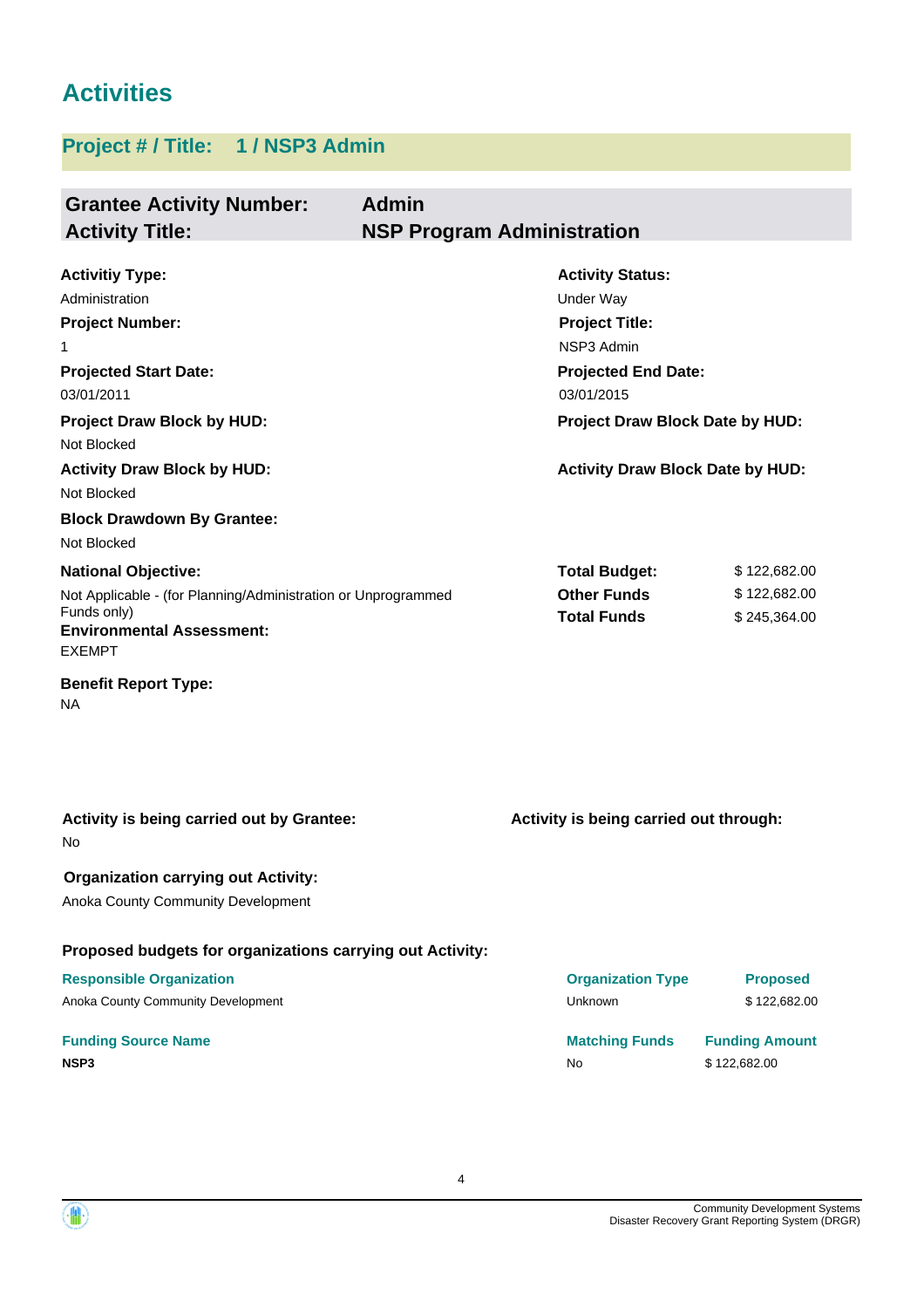### **Location Description:**

NSP Program administration staff will be located out of the Community Development Department at the Anoka County Government Center.

#### **Activity Description:**

NSP Program administration to meet all federal and local requirements upon NSP units regarding but not limited to soft costs, direct and indirect administration

# **Project # / Title: 2 / Ac/Rehab 25% LLI**

| <b>Grantee Activity Number:</b><br><b>Activity Title:</b>                                      | <b>LMI 25%</b><br><b>Acquisition/Rehab 25% Set Aside</b> |                                 |                                         |              |              |
|------------------------------------------------------------------------------------------------|----------------------------------------------------------|---------------------------------|-----------------------------------------|--------------|--------------|
| <b>Activitiy Type:</b>                                                                         |                                                          |                                 | <b>Activity Status:</b>                 |              |              |
| Acquisition - general                                                                          |                                                          |                                 | <b>Under Way</b>                        |              |              |
| <b>Project Number:</b>                                                                         |                                                          |                                 | <b>Project Title:</b>                   |              |              |
| 2                                                                                              |                                                          |                                 | Ac/Rehab 25% LLI                        |              |              |
| <b>Projected Start Date:</b>                                                                   |                                                          |                                 | <b>Projected End Date:</b>              |              |              |
| 03/01/2011                                                                                     |                                                          |                                 | 03/01/2013                              |              |              |
| <b>Project Draw Block by HUD:</b><br>Not Blocked                                               |                                                          | Project Draw Block Date by HUD: |                                         |              |              |
| <b>Activity Draw Block by HUD:</b><br>Not Blocked                                              |                                                          |                                 | <b>Activity Draw Block Date by HUD:</b> |              |              |
| <b>Block Drawdown By Grantee:</b>                                                              |                                                          |                                 |                                         |              |              |
| Not Blocked                                                                                    |                                                          |                                 |                                         |              |              |
| <b>National Objective:</b>                                                                     |                                                          |                                 | <b>Total Budget:</b>                    |              | \$804,107.00 |
| LH25: Funds targeted for housing for households whose incomes                                  |                                                          | <b>Other Funds</b>              | \$0.00                                  |              |              |
| are at or under 50% Area Median Income.<br><b>Environmental Assessment:</b><br><b>UNDERWAY</b> |                                                          | <b>Total Funds</b>              |                                         | \$804,107.00 |              |
| <b>Benefit Report Type:</b><br>Direct (Households)                                             |                                                          |                                 |                                         |              |              |
| <b>Proposed Beneficiaries</b>                                                                  |                                                          | <b>Total</b>                    | Low                                     | <b>Mod</b>   | Low/Mod%     |
| # Owner Households                                                                             | 5                                                        |                                 | 5                                       |              | 100.00       |
| # of Households                                                                                | 5                                                        |                                 | 5                                       |              | 100.00       |
| <b>Proposed Accomplishments</b>                                                                |                                                          |                                 | <b>Total</b>                            |              |              |
| # of Singlefamily Units                                                                        |                                                          |                                 | 5                                       |              |              |
| # of Housing Units                                                                             |                                                          |                                 | 5                                       |              |              |

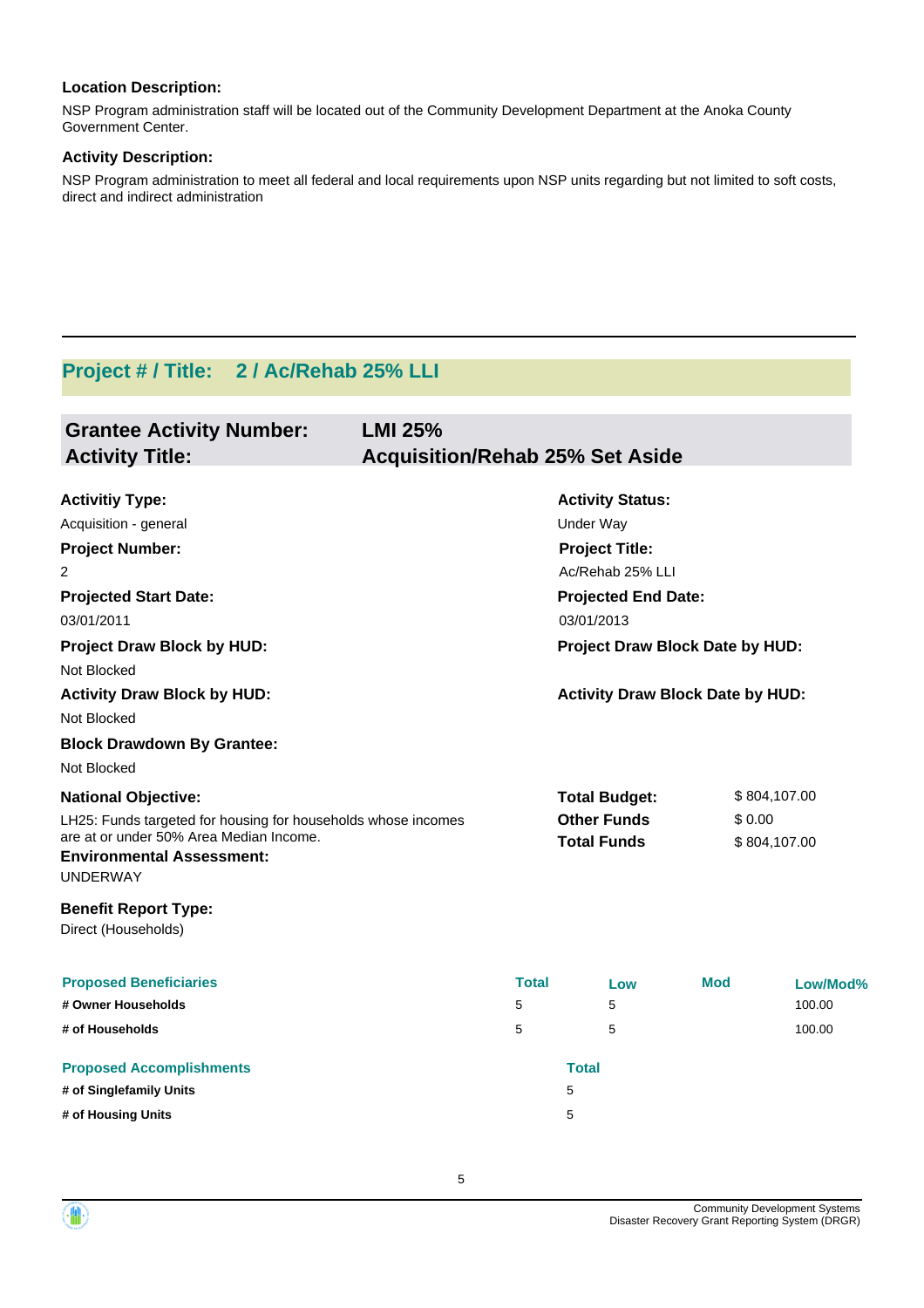| Total acquisition compensation to owners  |   |
|-------------------------------------------|---|
| # of Parcels acquired voluntarily         | 5 |
| # of Parcels acquired by admin settlement |   |
| # of Parcels acquired by condemnation     |   |
| # of buildings (non-residential)          |   |
| # of Properties                           | 5 |
|                                           |   |
|                                           |   |

#### No **Activity is being carried out by Grantee:**

#### **Organization carrying out Activity:**

Anoka County Community Development

#### **Proposed budgets for organizations carrying out Activity:**

| <b>Responsible Organization</b>    | <b>Organization Type</b> | Proposed     |
|------------------------------------|--------------------------|--------------|
| Anoka County Community Development | Unknown                  | \$744,107.00 |

#### **Location Description:**

After identifying areas of the county that scored at least 17.92 within the NSP3 Mapping Tool we included analysis conducted using past history, current real estate trends and information provided by the Cities in which proposed areas are located. The decision was made to limit our activities to two communities that have historically had the greatest amount of foreclosures, greatest decline in market value and limit our target areas of greatest need to the specific neighborhoods that have not yet achieved stabilization.

#### **Activity Description:**

Acquisition of vacant/and or foreclosed properties, rehabilitation of properties to meet or exceed local code, disposition to income qualified households at or below 50% AMI. This activity will address the local market by eliminating homes that are not eligible for financing due to health and safety issues. This will also provide an opportunity for households who income qualifies for the NSP program to obtain and secure housing that has few rehabilitation needs in the immediate future. This activity will choose homes that are in need of assistance through issues concerning the neighborhood such as boarded windows, broken or vandalized exteriors and/or outdated or overgrown issues. This activity will be structured to meet a homeowner beneficiary. A Declaration of Covenants will be filed against the property to secure affordability for 20 years.

## **Project # / Title: 3 / Ac/Rehab 120% LMMI**

| <b>Grantee Activity Number:</b> | <b>LMMI 120%</b>             |
|---------------------------------|------------------------------|
| <b>Activity Title:</b>          | <b>Acqusition/Rehab LMMI</b> |
| <b>Activitiy Type:</b>          | <b>Activit</b>               |

**y Status:** Acquisition - general and the contract of the Under Way **Project Number: Project Title:**

**Activity is being carried out through:**

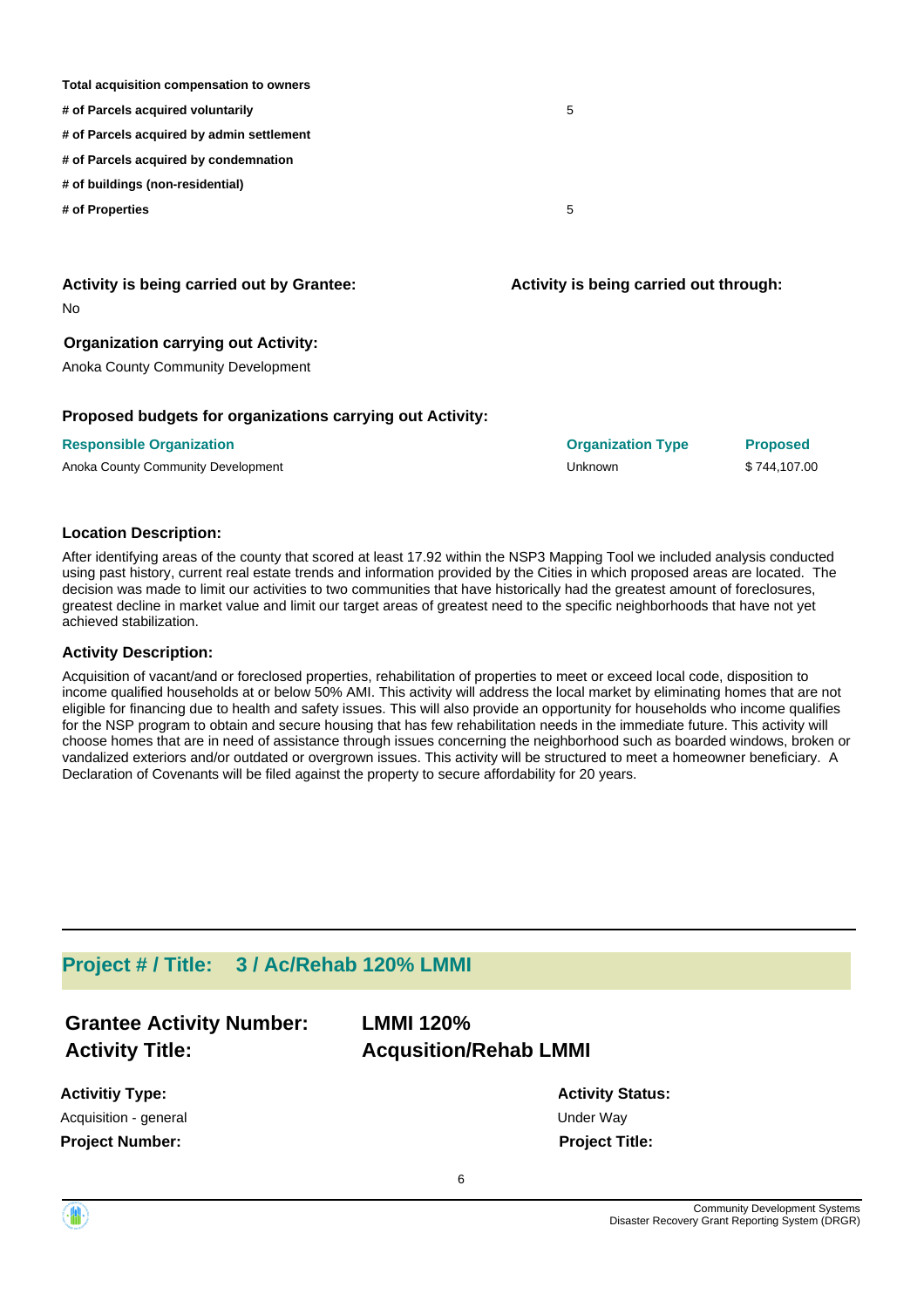| 3                                                            | Ac/Rehab 120% LMMI                      |                |  |  |
|--------------------------------------------------------------|-----------------------------------------|----------------|--|--|
| <b>Projected Start Date:</b>                                 | <b>Projected End Date:</b>              |                |  |  |
| 03/01/2011                                                   | 03/01/2015                              |                |  |  |
| <b>Project Draw Block by HUD:</b>                            | Project Draw Block Date by HUD:         |                |  |  |
| Not Blocked                                                  |                                         |                |  |  |
| <b>Activity Draw Block by HUD:</b>                           | <b>Activity Draw Block Date by HUD:</b> |                |  |  |
| Not Blocked                                                  |                                         |                |  |  |
| <b>Block Drawdown By Grantee:</b>                            |                                         |                |  |  |
| Not Blocked                                                  |                                         |                |  |  |
| <b>National Objective:</b>                                   | <b>Total Budget:</b>                    | \$1,800,000.00 |  |  |
| LMMI: Low, Moderate and Middle Income National Objective for | <b>Other Funds</b>                      | \$0.00         |  |  |
| NSP Only                                                     | <b>Total Funds</b>                      | \$1,800,000.00 |  |  |
| <b>Environmental Assessment:</b>                             |                                         |                |  |  |
| <b>UNDERWAY</b>                                              |                                         |                |  |  |

## **Benefit Report Type:**

Direct (Households)

| <b>Proposed Beneficiaries</b>             | <b>Total</b> | Low          | Mod | Low/Mod% |
|-------------------------------------------|--------------|--------------|-----|----------|
| # Owner Households                        | 10           |              |     | 0.00     |
| # of Households                           | 10           |              |     | 0.00     |
| <b>Proposed Accomplishments</b>           |              | <b>Total</b> |     |          |
| # of Singlefamily Units                   |              | 10           |     |          |
| # of Housing Units                        |              | 10           |     |          |
| Total acquisition compensation to owners  |              |              |     |          |
| # of Parcels acquired voluntarily         |              | 10           |     |          |
| # of Parcels acquired by admin settlement |              |              |     |          |
| # of Parcels acquired by condemnation     |              |              |     |          |
| # of buildings (non-residential)          |              |              |     |          |
| # of Properties                           |              | 10           |     |          |
|                                           |              |              |     |          |



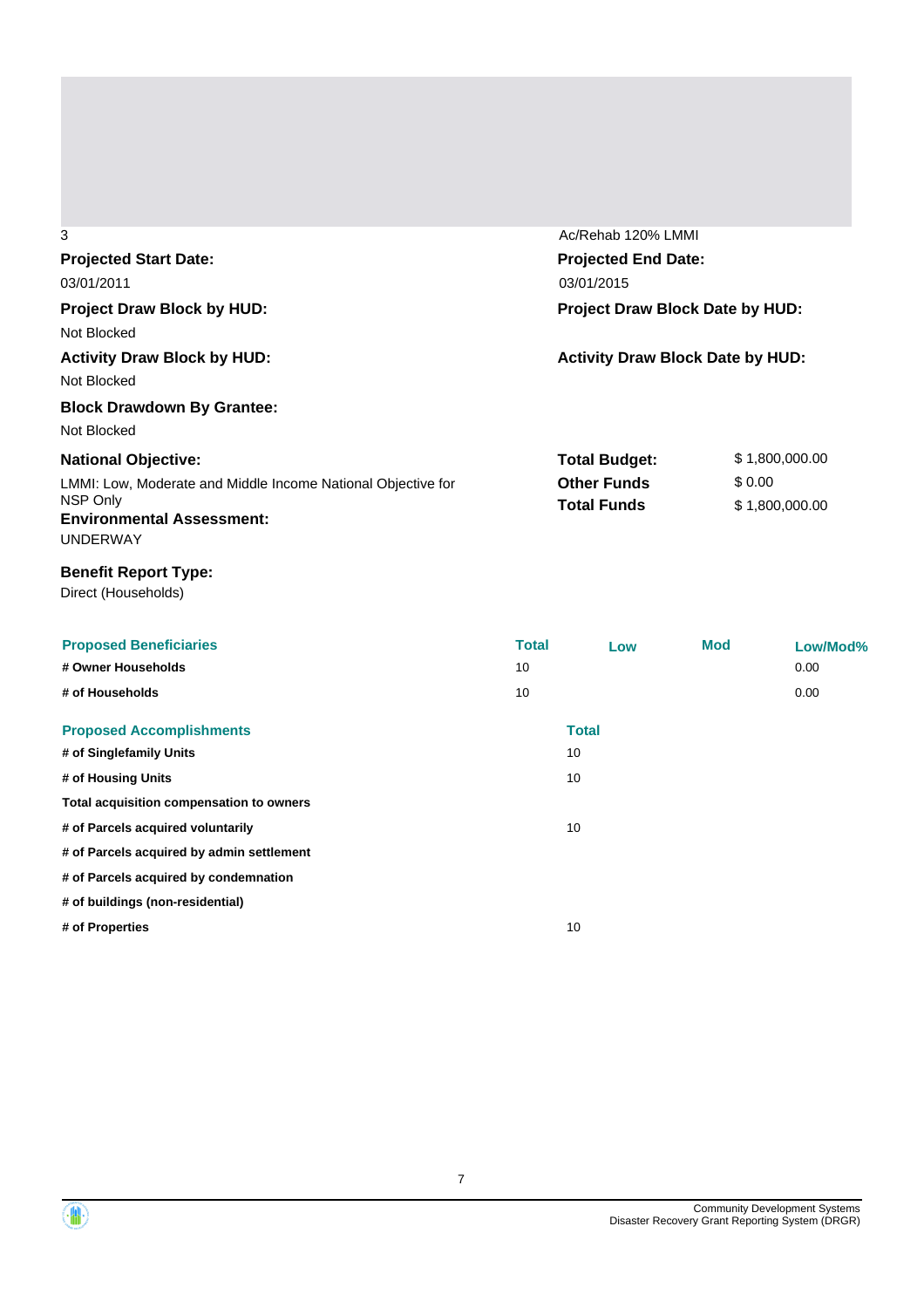#### **Activity is being carried out by Grantee:**

No

#### **Organization carrying out Activity:**

Anoka County Community Development

#### **Proposed budgets for organizations carrying out Activity:**

| <b>Responsible Organization</b>    | <b>Organization Type</b> | <b>Proposed</b> |
|------------------------------------|--------------------------|-----------------|
| Anoka County Community Development | Unknown                  |                 |

#### **Location Description:**

After identifying areas of the county that scored at least 17.92 within the NSP3 Mapping Tool we included analysis conducted using past history, current real estate trends and information provided by the Cities in which proposed areas are located. The decision was made to limit our activities to two communities that have historically had the greatest amount of foreclosures, greatest decline in market value and limit our target areas of greatest need to the specific neighborhoods that have not yet achieved stabilization.

#### **Activity Description:**

Acquisition of vacant/and or foreclosed properties, rehabilitation of properties to meet or exceed local code, disposition to income qualified households at or below 120% AMI. This activity will address the local market by eliminating homes that are not eligible for financing due to health and safety issues. This will also provide an opportunity for households who income qualifies for the NSP program to obtain and secure housing that has few rehabilitation needs in the immediate future. This activity will choose homes that are in need of assistance through issues concerning the neighborhood such as boarded windows, broken or vandalized exteriors and/or outdated or overgrown issues. This activity will be structured to meet a homeowner beneficiary. A Declaration of Covenants will be filed against the property to secure affordability for 20 years.

## **Action Plan Comments:**

Reviewer - This action plan change was done to correctly allocate NSP3 funds to projects and activities. CD

- the grantee has submitted this change to the NSP3 target area for review and supported their request with information that will illustrate how the county will select properties in the new target area. Anoka county states that the initial target area is served by NSP1 funds and will continue to be eligible for program income if a property is identified that should be addressed. The city of Columbia Heights has funds to address foreclosed properties; this will support NSP1 activities. Staff is in support of this change with the additional information provided and will continue to work with the grantee on grant progress. 10/26/12 CD Reviewer -
- Anoka County has not had their NSP3 Action Plan set up property in DRGR and is now making changes to revise sections of the plan to add proposed beneficiaries and accomplishments, change the status of activities to ¿underway¿, and in one instance change the accomplishment type from Jobs to Persons. Several of these original descriptors appeared to be preventing accomplishments from showing up in DRGR reports. Below is a full review. Summary of Distribution and Uses of NSP Funds: No changes Reviewer -